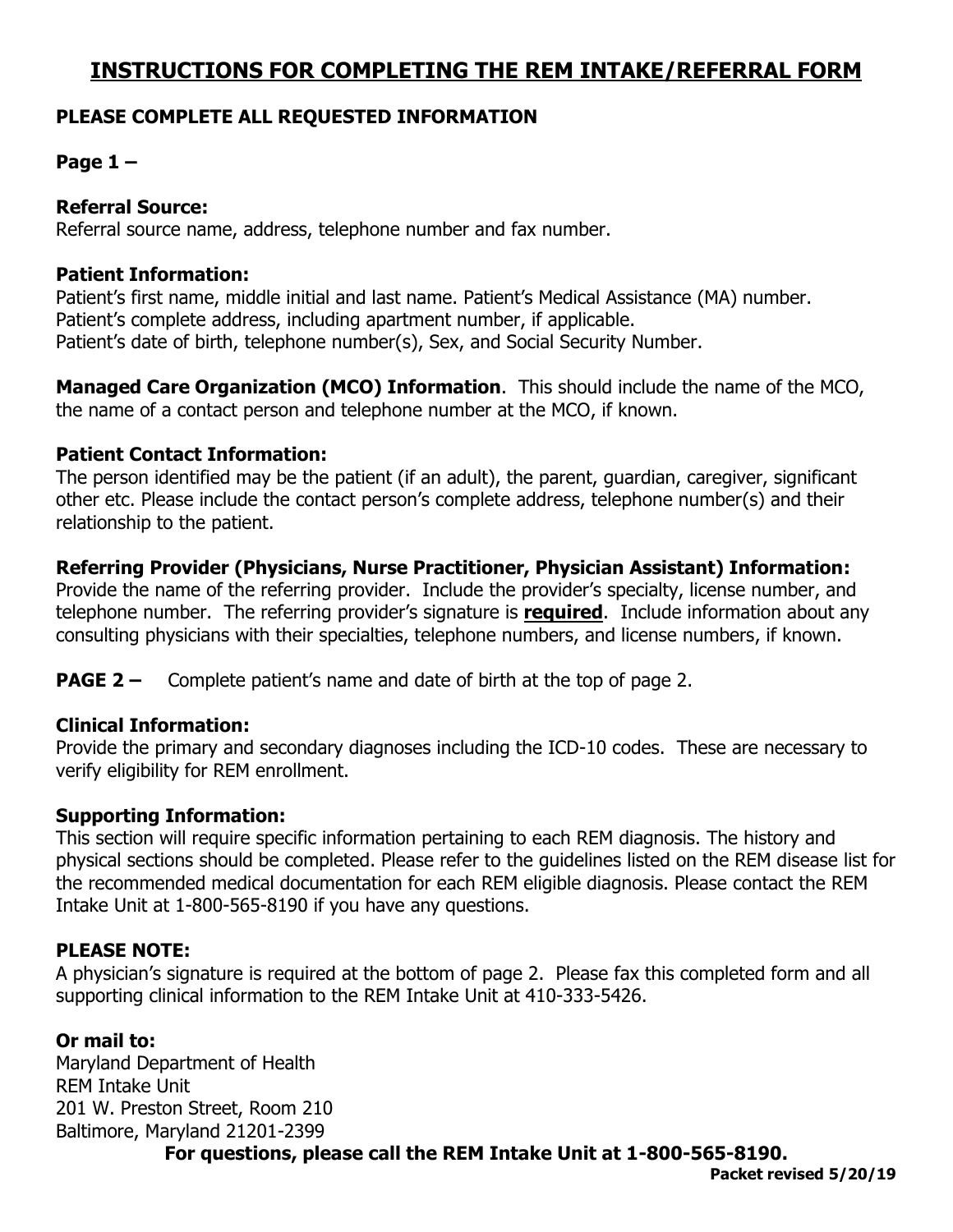| <b>Intake &amp; Referral Form</b>                                                                                                           |                        |                | <b>MDH USE ONLY</b>       |                               |                |          |
|---------------------------------------------------------------------------------------------------------------------------------------------|------------------------|----------------|---------------------------|-------------------------------|----------------|----------|
|                                                                                                                                             |                        |                | CM Agency:                |                               |                |          |
| <b>Rare and Expensive Case Management</b>                                                                                                   |                        | Date Assigned: |                           |                               |                |          |
|                                                                                                                                             |                        |                |                           | Incomplete                    |                |          |
| <b>Questions - Call 1-800-565-8190</b>                                                                                                      |                        |                | Screener/Date             |                               |                | Complete |
| Fax (410) 333-5426                                                                                                                          |                        |                | Date Received:            |                               |                |          |
| <b>Mail or Fax To:</b>                                                                                                                      |                        |                | County                    |                               |                |          |
| <b>REM Intake Unit</b><br><b>Maryland Department of Health (MDH)</b><br>201 W. Preston Street, Room 210<br><b>Baltimore, Maryland 21201</b> |                        |                |                           |                               |                |          |
| Referral Source:                                                                                                                            |                        |                | Date File Complete:       |                               | Approved       |          |
|                                                                                                                                             |                        |                |                           |                               | Denied         |          |
| Address:                                                                                                                                    |                        |                |                           |                               | Decision Date: |          |
| Phone (<br>$\mathcal{L}$                                                                                                                    | Fax (<br>$\mathcal{E}$ |                |                           |                               |                |          |
|                                                                                                                                             |                        |                | PATIENT INFORMATION       |                               |                |          |
| <b>Patient Name</b>                                                                                                                         |                        |                |                           | MA #:                         |                |          |
| Address                                                                                                                                     |                        |                |                           | Home Phone (<br>$\mathcal{E}$ |                |          |
| DOB:<br>Apt. #                                                                                                                              |                        |                |                           | Work Phone (<br>$\lambda$     |                |          |
| City                                                                                                                                        | <b>State</b>           | Zip            | SSN:<br>Sex:<br>М<br>F.   |                               |                |          |
|                                                                                                                                             |                        |                |                           |                               |                |          |
| <b>MCO</b>                                                                                                                                  |                        |                | Contact Person            |                               |                |          |
|                                                                                                                                             |                        |                | Phone<br>$\left($         | $\lambda$                     |                |          |
|                                                                                                                                             |                        |                |                           |                               |                |          |
| <b>Patient Contact</b>                                                                                                                      |                        |                | Contact Phone (           |                               | $\lambda$      |          |
| Address                                                                                                                                     |                        |                |                           | Relationship to Patient       |                |          |
| Apt. $#$                                                                                                                                    | City                   |                | <b>State</b>              |                               | Zip Code       |          |
|                                                                                                                                             |                        |                |                           |                               |                |          |
| <b>Referring Physician</b>                                                                                                                  |                        |                | Signature:                |                               |                | Date:    |
| Name                                                                                                                                        |                        |                | Phone<br>$\overline{(\ }$ | $\lambda$                     |                |          |
| Specialty                                                                                                                                   |                        |                | License #                 |                               |                |          |
| <b>PCP</b>                                                                                                                                  |                        |                |                           |                               |                |          |
| Name                                                                                                                                        |                        |                | Phone<br>$\overline{a}$   | $\mathcal{E}$                 |                |          |
| Specialty                                                                                                                                   |                        |                | License #                 |                               |                |          |
|                                                                                                                                             |                        |                |                           |                               |                |          |

| <b>Consulting Physician</b> |           |  |
|-----------------------------|-----------|--|
| Name                        | Phone     |  |
| Specialty                   | License # |  |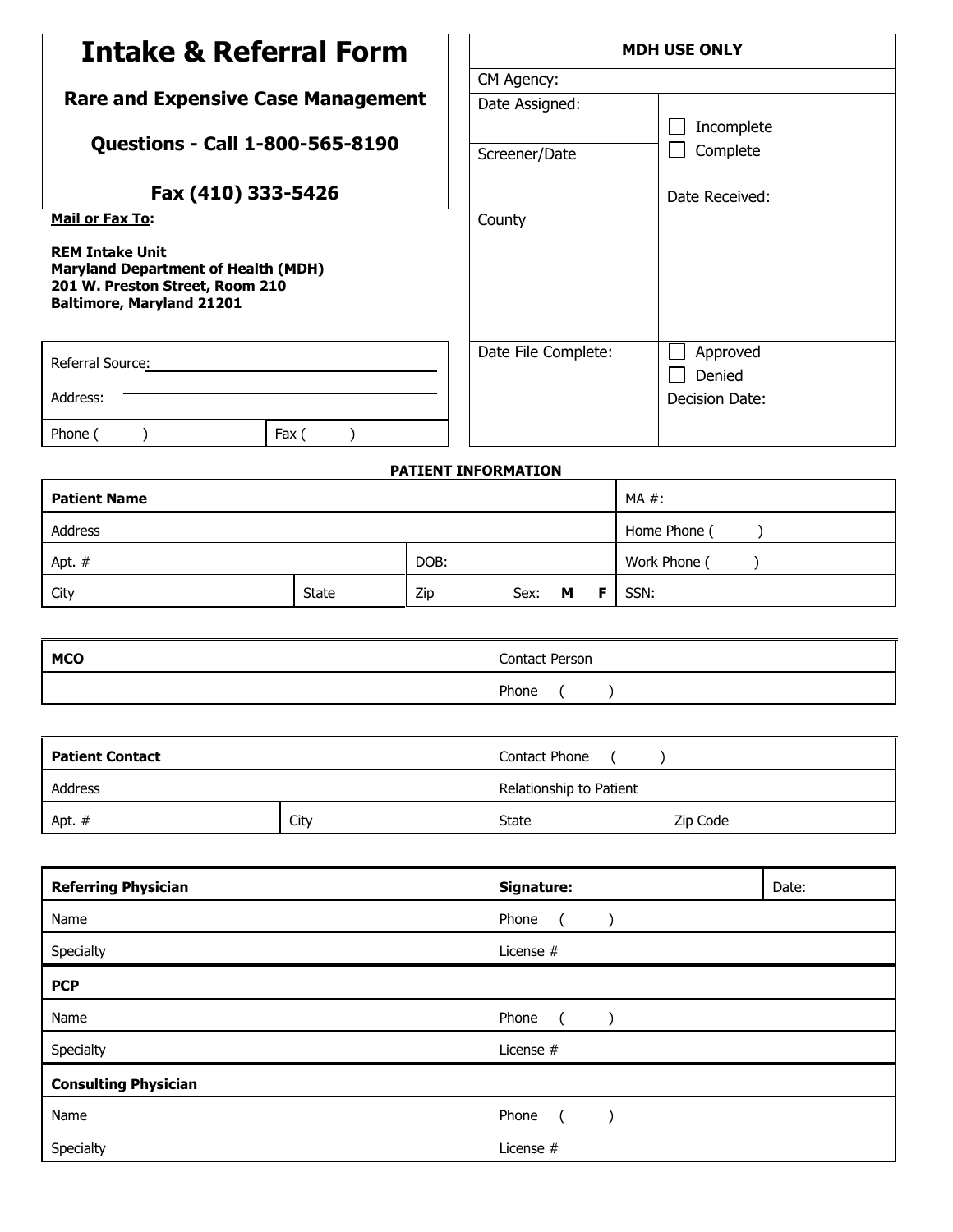## **REM Intake & Referral Form**

**Patient Name: DOB:** 

| <b>CLINICAL INFORMATION</b> |                                               |             |                             |  |  |
|-----------------------------|-----------------------------------------------|-------------|-----------------------------|--|--|
|                             | <b>REM Qualifying Diagnosis</b>               |             | <b>Additional Diagnosis</b> |  |  |
| ICD-10 Code                 |                                               | ICD-10 Code |                             |  |  |
|                             | $\mathbf{1}$                                  |             | $\mathbf 1$                 |  |  |
|                             |                                               |             |                             |  |  |
|                             | $\mathbf 2$                                   |             | $\mathbf 2$                 |  |  |
|                             |                                               |             |                             |  |  |
|                             | 3                                             |             | $\mathsf 3$                 |  |  |
|                             |                                               |             |                             |  |  |
|                             | $\overline{\mathbf{4}}$                       |             | $\overline{\mathbf{4}}$     |  |  |
|                             |                                               |             |                             |  |  |
|                             | <b>SUPPORTING INFORMATION (ATTACH COPIES)</b> |             |                             |  |  |
|                             |                                               |             |                             |  |  |
| <b>History</b>              |                                               |             |                             |  |  |
|                             |                                               |             |                             |  |  |
| <b>Physical</b>             |                                               |             |                             |  |  |
|                             |                                               |             |                             |  |  |
|                             |                                               |             |                             |  |  |
|                             | Laboratory/Pathology                          |             |                             |  |  |
|                             |                                               |             |                             |  |  |
|                             |                                               |             |                             |  |  |
| <b>Radiology</b>            |                                               |             |                             |  |  |
|                             |                                               |             |                             |  |  |
| <b>Consultations</b>        |                                               |             |                             |  |  |
|                             |                                               |             |                             |  |  |
|                             |                                               |             |                             |  |  |
| <b>Comments</b>             |                                               |             |                             |  |  |
|                             |                                               |             |                             |  |  |
|                             |                                               |             |                             |  |  |
|                             |                                               |             |                             |  |  |
| <b>MD Signature</b>         |                                               | <b>Date</b> |                             |  |  |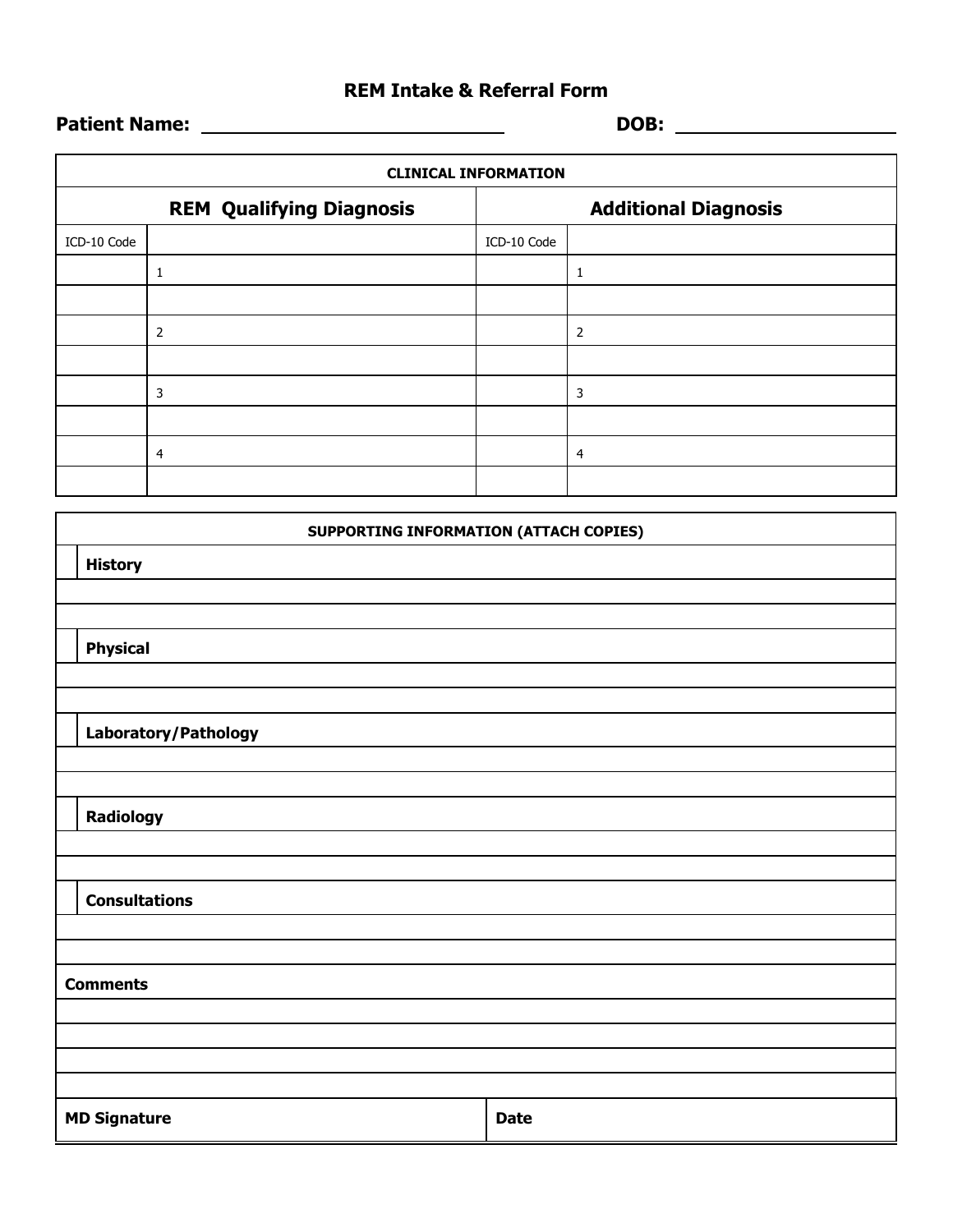# **RARE AND EXPENSIVE DISEASE LIST May 20, 2019**

#### **\*\*\*USE WITH REVISED REM ICD 10 DISEASE LIST TO IDENTIFY THE GUIDELINES REQUIRED TO CONFIRM A REM DIAGNOSIS**

**Submit supporting documentation as required in the Guidelines box for the selected REM qualifying ICD 10 code (s).**

**#1 History and Physical completed within the past 12 months** 

## **#2 Specialist Consult note or report confirming diagnosis:**

| A. Cardiology                            | <b>J.</b> Ophthalmology   |
|------------------------------------------|---------------------------|
| <b>B.</b> Ears, Nose, Throat             | K. Orthopedics            |
| C. Endocrinology                         | L. Physiatrist/PMR        |
| <b>D.</b> Gastroenterology               | <b>M.</b> Plastic Surgery |
| E. Genetics                              | N. Pulmonologist          |
| <b>F.</b> Hematology                     | <b>O.</b> Surgery         |
| G. Pediatric Nephrology/Adult Nephrology | P. Urology                |
| H. Neurology/Neurosurgery                |                           |
| <b>Nutrition</b>                         |                           |
|                                          |                           |

#### **#3 Laboratory values confirming REM qualifying diagnosis**

#### **#4 Imaging Studies confirming diagnosis, for example:**

- **A.** CT Scan
- **B.** MRI/MRA
- **C.** Ultra-sound
- **D.** X-rays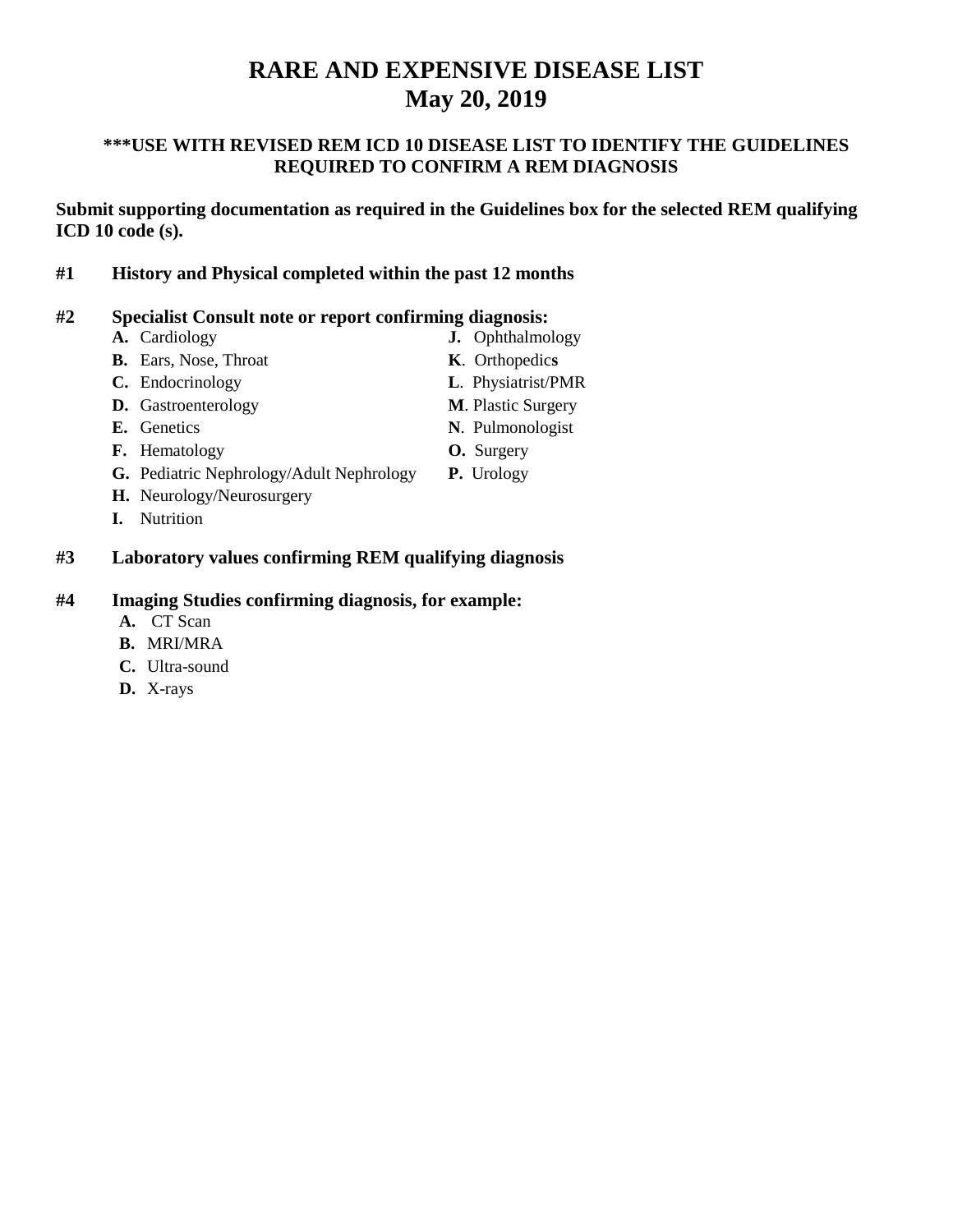| <b>REM Disease List</b><br>May 20, 2019 Revision |                                                   |                  |                      |
|--------------------------------------------------|---------------------------------------------------|------------------|----------------------|
| <b>ICD10</b>                                     | <b>ICD 10 DESCRIPTION</b>                         | <b>AGE LIMIT</b> | <b>GUIDELINES*</b>   |
|                                                  | Human immunodeficiency virus [HIV]                |                  |                      |
| <b>B20</b>                                       | disease                                           | $0 - 20$         | 1, 2, 3              |
|                                                  | Multifocal and multisystemic Langerhans-cell      |                  |                      |
| C96.0                                            | histiocytosis                                     | $0 - 64$         | 1, 2, 3, 4           |
|                                                  | Multifocal and unisystemic Langerhans-cell        |                  |                      |
| C <sub>96.5</sub>                                | histiocytosis                                     | $0 - 64$         | 1, 2, 3, 4           |
| C96.6                                            | Unifocal Langerhans-cell histiocytosis            | $0 - 64$         | 1, 2, 3, 4           |
| D61.01                                           | Constitutional (pure) red blood cell aplasia      | $0 - 20$         | $1, 2-F, 3$          |
| D61.09                                           | Other constitutional aplastic anemia              | $0 - 20$         | $1, 2-F, 3$          |
| D66                                              | Hereditary factor VIII deficiency                 | $0 - 64$         | $1, 2-F, 3$          |
| D67                                              | Hereditary factor IX deficiency                   | $0 - 64$         | $1, 2-F, 3$          |
| D68.0                                            | Von Willebrand's disease                          | $0 - 64$         | $1, 2-F, 3$          |
| D68.1                                            | Hereditary factor XI deficiency                   | $0 - 64$         | $1, 2-F, 3$          |
| D68.2                                            | Hereditary deficiency of other clotting factors   | $0 - 64$         | $1, 2-F, 3$          |
| E70.0                                            | Classical phenylketonuria                         | $0 - 20$         | 1, 2E, 3             |
| E70.1                                            | Other hyperphenylalaninemias                      | $0 - 20$         | 1, 2E, 3             |
| E70.20                                           | Disorder of tyrosine metabolism, unspecified      | $0 - 20$         | 1, 2E, 3             |
| E70.21                                           | Tyrosinemia                                       | $0 - 20$         | 1, 2E, 3             |
| E70.29                                           | Other disorders of tyrosine metabolism            | $0 - 20$         | 1, 2E, 3             |
| E70.30                                           | Albinism, unspecified                             | $0 - 20$         | $1, 2E/$ or J, 3     |
| E70.40                                           | Disorders of histidine metabolism,<br>unspecified | $0 - 20$         |                      |
| E70.41                                           | Histidinemia                                      | $0 - 20$         | 1, 2E, 3<br>1, 2E, 3 |
| E70.49                                           | Other disorders of histidine metabolism           | $0 - 20$         | 1, 2E, 3             |
| E70.5                                            | Disorders of tryptophan metabolism                | $0 - 20$         | 1, 2E, 3             |
|                                                  | Other disorders of aromatic amino-acid            |                  |                      |
| E70.8                                            | metabolism                                        | $0 - 20$         | 1, 2E, 3             |
| E71.0                                            | Maple-syrup-urine disease                         | $0 - 20$         | 1, 2E, 3             |
| E71.110                                          | Isovaleric acidemia                               | $0 - 20$         | 1, 2E, 3             |
| E71.111                                          | 3-methylglutaconic aciduria                       | $0 - 20$         | 1, 2E, 3             |
| E71.118                                          | Other branched-chain organic acidurias            | $0 - 20$         | 1, 2E, 3             |
| E71.120                                          | Methylmalonic acidemia                            | $0 - 20$         | 1, 2E, 3             |
| E71.121                                          | Propionic acidemia                                | $0 - 20$         | 1, 2E, 3             |
| E71.128                                          | Other disorders of propionate metabolism          | $0 - 20$         | 1, 2E, 3             |
|                                                  | Other disorders of branched-chain amino-acid      |                  |                      |
| E71.19                                           | metabolism                                        | $0 - 20$         | 1, 2E, 3             |
|                                                  | Disorder of branched-chain amino-acid             |                  |                      |
| E71.2                                            | metabolism, unspecified                           | $0 - 20$         | 1, 2E, 3             |
|                                                  | Long chain/or very long chain acyl CoA            |                  |                      |
| E71.310                                          | dehydrogenase deficiency                          | $0 - 64$         | 1, 2E, 3             |
|                                                  | Medium chain acyl CoA dehydrogenase               |                  |                      |
| E71.311                                          | deficiency                                        | $0 - 64$         | 1, 2E, 3             |
|                                                  | Short chain acyl CoA dehydrogenase                |                  |                      |
| E71.312                                          | deficiency                                        | $0 - 64$         | 1, 2E, 3             |
| E71.313                                          | Glutaric aciduria type II                         | $0 - 64$         | 1, 2E, 3             |
|                                                  | Muscle carnitine palmitoyltransferase             |                  |                      |
| E71.314                                          | deficiency                                        | $0 - 64$         | 1, 2E, 3             |
| E71.318                                          | Other disorders of fatty-acid oxidation           | $0 - 64$         | 1, 2E, 3             |
| E71.32                                           | Disorders of ketone metabolism                    | $0 - 64$         | 1, 2E, 3             |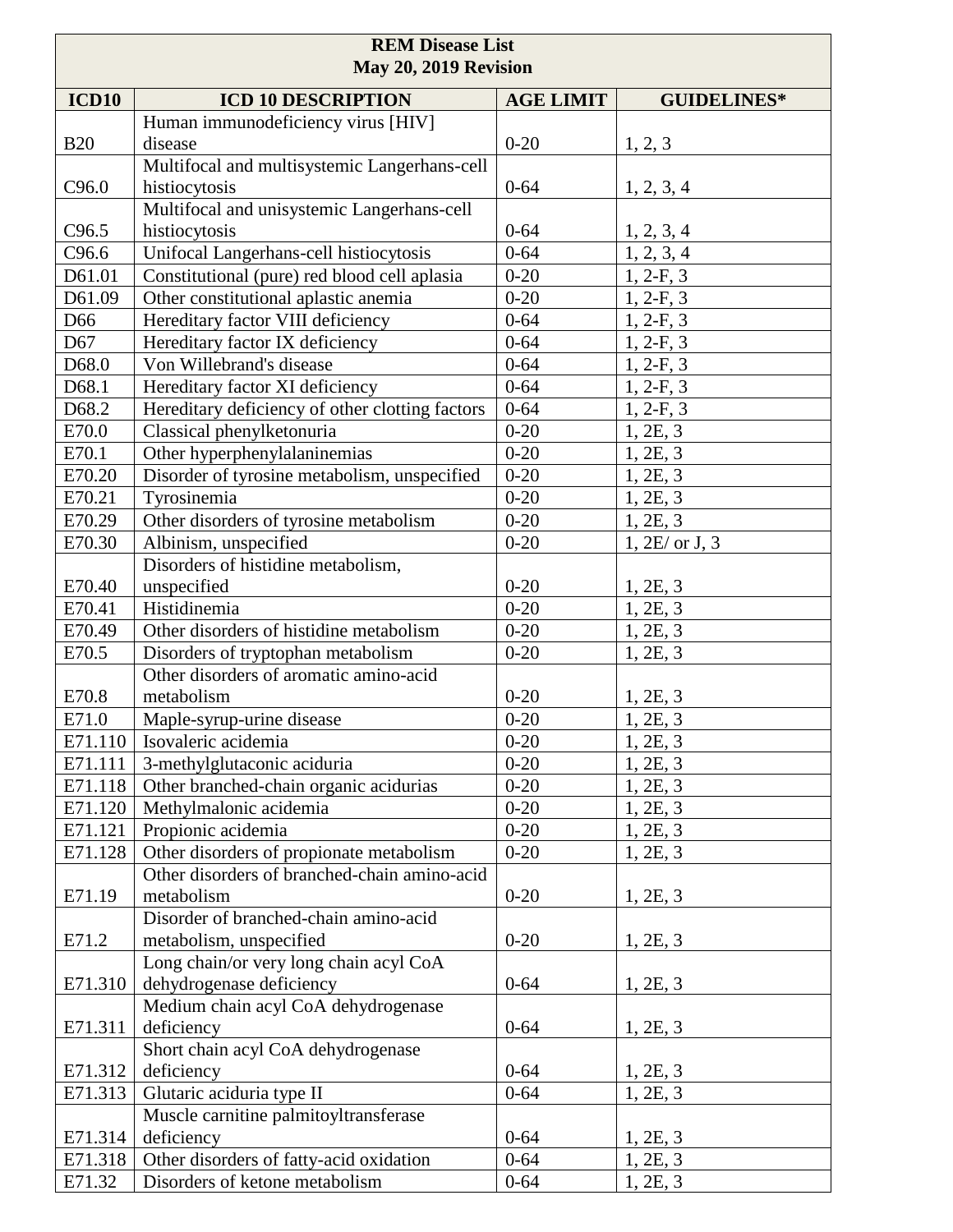| <b>REM Disease List</b><br>May 20, 2019 Revision |                                              |                  |                    |
|--------------------------------------------------|----------------------------------------------|------------------|--------------------|
| <b>ICD10</b>                                     | <b>ICD 10 DESCRIPTION</b>                    | <b>AGE LIMIT</b> | <b>GUIDELINES*</b> |
| E71.39                                           | Other disorders of fatty-acid metabolism     | $0 - 64$         | 1, 2E, 3           |
| E71.41                                           | Primary carnitine deficiency                 | $0 - 64$         | 1, 2E, 3           |
|                                                  | Carnitine deficiency due to inborn errors of |                  |                    |
| E71.42                                           | metabolism                                   | $0 - 64$         | 1, 2E, 3           |
| E71.50                                           | Peroxisomal disorder, unspecified            | $0 - 64$         | 1, 2E, 3           |
| E71.510                                          | Zellweger syndrome                           | $0 - 64$         | 1, 2E, 3           |
| E71.511                                          | Neonatal adrenoleukodystrophy                | $0 - 64$         | 1, 2E, 3           |
| E71.518                                          | Other disorders of peroxisome biogenesis     | $0 - 64$         | 1, 2E, 3           |
|                                                  | Childhood cerebral X-linked                  |                  |                    |
| E71.520                                          | adrenoleukodystrophy                         | $0 - 64$         | 1, 2E, 3           |
| E71.521                                          | Adolescent X-linked adrenoleukodystrophy     | $0 - 64$         | 1, 2E, 3           |
| E71.522                                          | Adrenomyeloneuropathy                        | $0 - 64$         | 1, 2E, 3           |
| E71.528                                          | Other X-linked adrenoleukodystrophy          | $0 - 64$         | 1, 2E, 3           |
|                                                  | X-linked adrenoleukodystrophy, unspecified   |                  |                    |
| E71.529                                          | type                                         | $0 - 64$         | 1, 2E, 3           |
| E71.53                                           | Other group 2 peroxisomal disorders          | $0 - 64$         | 1, 2E, 3           |
| E71.540                                          | Rhizomelic chondrodysplasia punctata         | $0 - 64$         | 1, 2E, 3           |
| E71.541                                          | Zellweger-like syndrome                      | $0 - 64$         | 1, 2E, 3           |
| E71.542                                          | Other group 3 peroxisomal disorders          | $0 - 64$         | 1, 2E, 3           |
| E71.548                                          | Other peroxisomal disorders                  | $0 - 64$         | 1, 2E, 3           |
| E72.01                                           | Cystinuria                                   | $0 - 20$         | 1, 2E, 3           |
| E72.02                                           | Hartnup's disease                            | $0 - 20$         | 1, 2E, 3           |
| E72.03                                           | Lowe's syndrome                              | $0 - 20$         | 1, 2E, 3           |
| E72.04                                           | Cystinosis                                   | $0 - 20$         | 1, 2E, 3           |
| E72.09                                           | Other disorders of amino-acid transport      | $0 - 20$         | 1, 2E, 3           |
| E72.11                                           | Homocystinuria                               | $0 - 20$         | 1, 2E, 3           |
|                                                  | Methylenetetrahydrofolate reductase          |                  |                    |
| E72.12                                           | deficiency                                   | $0 - 20$         | 1, 2E, 3           |
|                                                  | Other disorders of sulfur-bearing amino-acid |                  |                    |
| E72.19                                           | metabolism                                   | $0-20$           | 1, 2E, 3           |
|                                                  | Disorder of urea cycle metabolism,           |                  |                    |
| E72.20                                           | unspecified                                  | $0 - 20$         | 1, 2E, 3           |
| E72.21                                           | Argininemia                                  | $0 - 20$         | 1, 2E, 3           |
| E72.22                                           | Arginosuccinic aciduria                      | $0 - 20$         | 1, 2E, 3           |
| E72.23                                           | Citrullinemia                                | $0 - 20$         | 1, 2E, 3           |
| E72.29                                           | Other disorders of urea cycle metabolism     | $0 - 20$         | 1, 2E, 3           |
|                                                  | Disorders of lysine and hydroxylysine        |                  |                    |
| E72.3                                            | metabolism                                   | $0 - 20$         | 1, 2E, 3           |
| E72.4                                            | Disorders of ornithine metabolism            | $0 - 20$         | 1, 2E, 3           |
| E72.51                                           | Non-ketotic hyperglycinemia                  | $0 - 20$         | 1, 2E, 3           |
| E72.52                                           | Trimethylaminuria                            | $0 - 20$         | 1, 2E, 3           |
| E72.53                                           | Primary Hyperoxaluria                        | $0 - 20$         | 1, 2E, 3           |
| E72.59                                           | Other disorders of glycine metabolism        | $0 - 20$         | 1, 2E, 3           |
|                                                  | Disorders of gamma aminobutyric acid         |                  |                    |
| E72.81                                           | metabolism                                   | $0 - 20$         | 1, 2E, 3           |
|                                                  | Other specified disorders of amino acid      |                  |                    |
| E72.89                                           | metabolism                                   | $0 - 20$         | 1, 2E, 3           |
| E74.00                                           | Glycogen storage disease, unspecified        | $0 - 20$         | 1, 2E, 3           |
| E74.01                                           | von Gierke disease                           | $0 - 20$         | 1, 2E, 3           |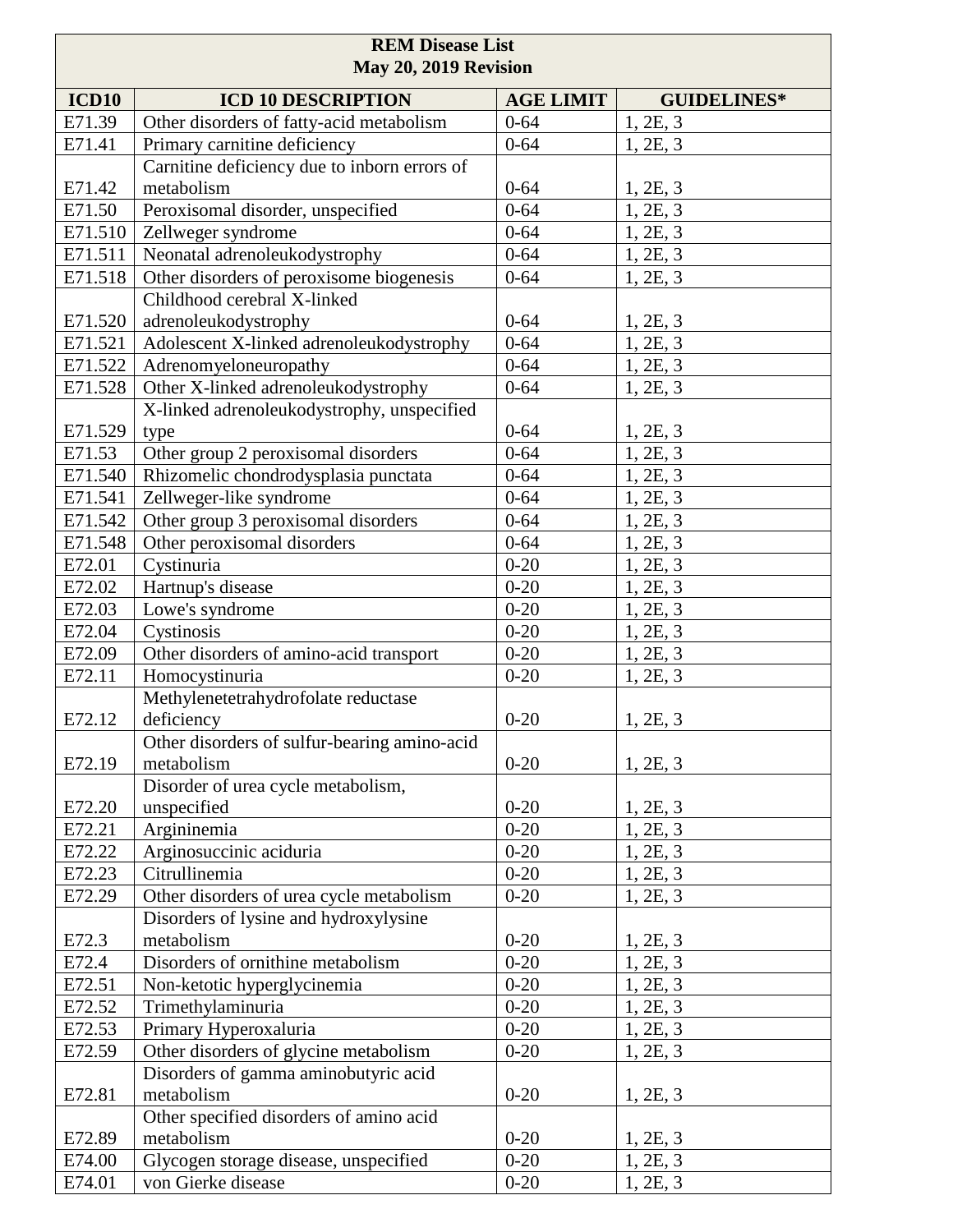| <b>REM Disease List</b><br>May 20, 2019 Revision |                                                                                |                      |                      |
|--------------------------------------------------|--------------------------------------------------------------------------------|----------------------|----------------------|
| <b>ICD10</b>                                     | <b>ICD 10 DESCRIPTION</b>                                                      | <b>AGE LIMIT</b>     | <b>GUIDELINES*</b>   |
| E74.02                                           | Pompe disease                                                                  | $0 - 20$             | 1, 2E, 3             |
| E74.03                                           | Cori disease                                                                   | $0 - 20$             | 1, 2E, 3             |
| E74.04                                           | McArdle disease                                                                | $0 - 20$             | 1, 2E, 3             |
| E74.09                                           | Other glycogen storage disease                                                 | $0 - 20$             | 1, 2E, 3             |
| E74.12                                           | Hereditary fructose intolerance                                                | $0 - 20$             | 1, 2E, 3             |
| E74.19                                           | Other disorders of fructose metabolism                                         | $0 - 20$             | 1, 2E, 3             |
| E74.21                                           | Galactosemia                                                                   | $0 - 20$             | 1, 2E, 3             |
| E74.29                                           | Other disorders of galactose metabolism                                        | $0 - 20$             | 1, 2E, 3             |
|                                                  | Disorders of pyruvate metabolism and                                           |                      |                      |
| E74.4                                            | gluconeogenesis                                                                | $0 - 20$             | 1, 2E, 3             |
| E75.00                                           | GM2 gangliosidosis, unspecified                                                | $0 - 20$             | 1, 2E, 3, 4          |
| E75.01                                           | Sandhoff disease                                                               | $0 - 20$             | 1, 2E, 3, 4          |
| E75.02                                           | Tay-Sachs disease                                                              | $0 - 20$             | 1, 2E, 3, 4          |
| E75.09                                           | Other GM2 gangliosidosis                                                       | $0 - 20$             | 1, 2E, 3, 4          |
| E75.10                                           | Unspecified gangliosidosis                                                     | $0 - 20$             | 1, 2E, 3, 4          |
| E75.11                                           | Mucolipidosis IV                                                               | $0 - 20$             | 1, 2E, 3, 4          |
| E75.19                                           | Other gangliosidosis                                                           | $0 - 20$             | 1, 2E, 3, 4          |
| E75.21                                           | Fabry (-Anderson) disease                                                      | $0 - 20$             | 1, 2E, 3             |
| E75.22                                           | Gaucher disease                                                                | $0 - 20$             | 1, 2E, 3             |
| E75.23                                           | Krabbe disease                                                                 | $0 - 20$             | 1, 2E, 3, 4          |
| E75.240                                          | Niemann-Pick disease type A                                                    | $0 - 20$             | 1, 2E, 3             |
| E75.241                                          | Niemann-Pick disease type B                                                    | $0 - 20$             | 1, 2E, 3             |
| E75.242                                          | Niemann-Pick disease type C                                                    | $0 - 20$             | 1, 2E, 3             |
| E75.243                                          | Niemann-Pick disease type D                                                    | $0 - 20$             | 1, 2E, 3             |
| E75.248                                          | Other Niemann-Pick disease                                                     | $0 - 20$             | 1, 2E, 3             |
| E75.25                                           | Metachromatic leukodystrophy                                                   | $0 - 20$             | 1, 2E, 3, 4          |
| E75.26                                           | Sulfatase deficiency                                                           | $0 - 20$             | 1, 2E, 3             |
| E75.29                                           | Other sphingolipidosis                                                         | $0 - 20$             | 1, 2E, 3             |
| E75.3                                            | Sphingolipidosis, unspecified                                                  | $0 - 20$             | 1, 2E, 3             |
| E75.4                                            | Neuronal ceroid lipofuscinosis                                                 | $0 - 20$             | 1, 2E, 3, 4          |
| E75.5                                            | Other lipid storage disorders                                                  | $0 - 20$             | 1, 2E, 3             |
| E76.01                                           | Hurler's syndrome                                                              | $0 - 64$             | 1, 2E, 3, 4          |
| E76.02                                           | Hurler-Scheie syndrome                                                         | $0 - 64$             | 1, 2E, 3, 4          |
| E76.03                                           | Scheie's syndrome                                                              | $0 - 64$<br>$0 - 64$ | 1, 2E, 3, 4          |
| E76.1                                            | Mucopolysaccharidosis, type II                                                 |                      | 1, 2E, 3             |
| E76.210                                          | Morquio A mucopolysaccharidoses                                                | $0 - 64$<br>$0 - 64$ | 1, 2E, 3             |
| E76.211<br>E76.219                               | Morquio B mucopolysaccharidoses                                                | $0 - 64$             | 1, 2E, 3             |
| E76.22                                           | Morquio mucopolysaccharidoses, unspecified<br>Sanfilippo mucopolysaccharidoses | $0 - 64$             | 1, 2E, 3<br>1, 2E, 3 |
| E76.29                                           | Other mucopolysaccharidoses                                                    | $0 - 64$             | 1, 2E, 3             |
| E76.3                                            | Mucopolysaccharidosis, unspecified                                             | $0 - 64$             | 1, 2E, 3             |
|                                                  | Other disorders of glucosaminoglycan                                           |                      |                      |
| E76.8                                            | metabolism                                                                     | $0 - 64$             | 1, 2E, 3             |
|                                                  | Defects in post-translational mod of                                           |                      |                      |
| E77.0                                            | lysosomal enzymes                                                              | $0 - 20$             | 1, 2E, 3             |
| E77.1                                            | Defects in glycoprotein degradation                                            | $0 - 20$             | 1, 2E, 3             |
| E77.8                                            | Other disorders of glycoprotein metabolism                                     | $0 - 20$             | 1, 2E, 3             |
| E79.1                                            | Lesch-Nyhan syndrome                                                           | $0 - 64$             | 1, 2E, 3             |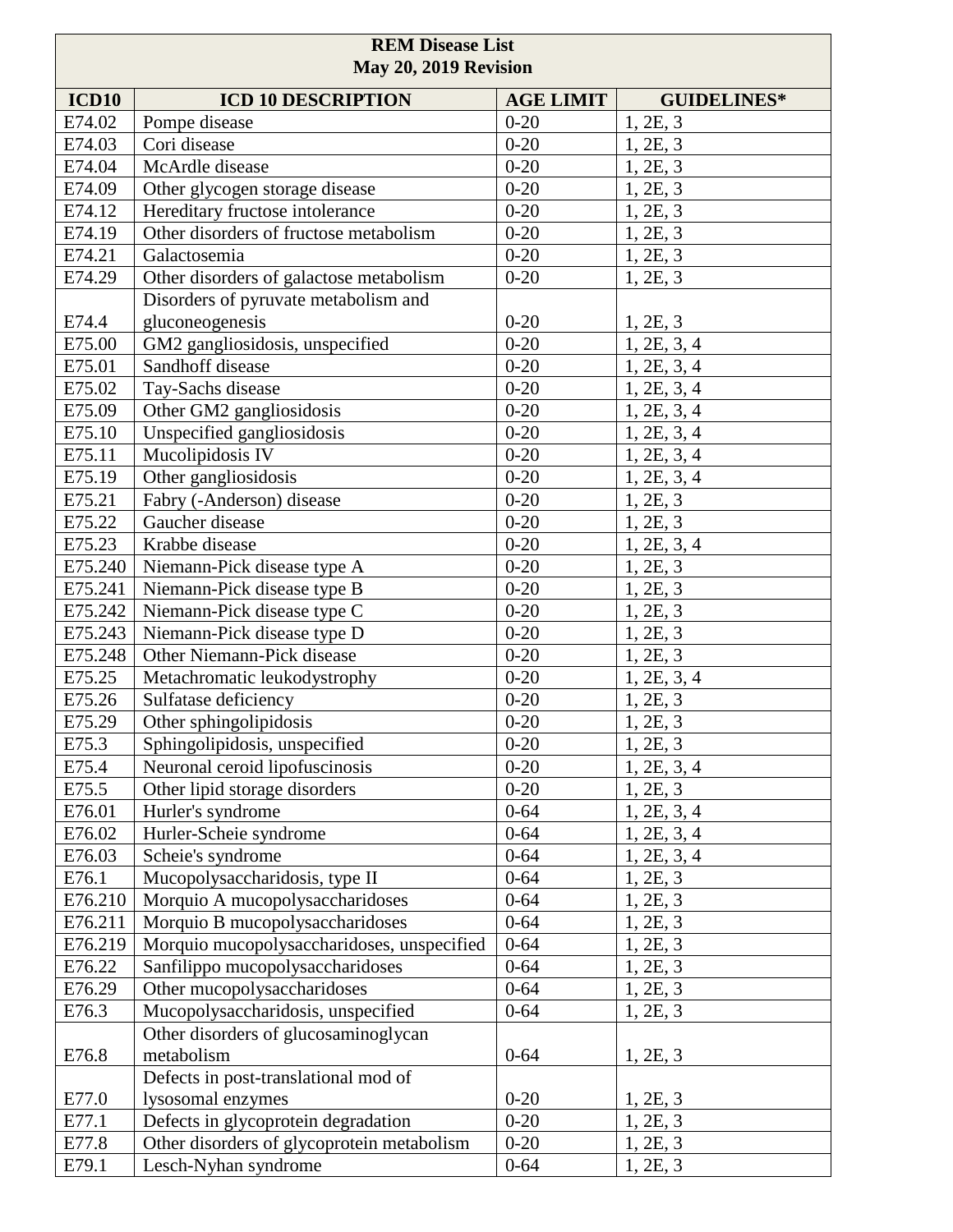| <b>REM Disease List</b><br>May 20, 2019 Revision |                                                         |                  |                    |
|--------------------------------------------------|---------------------------------------------------------|------------------|--------------------|
| <b>ICD10</b>                                     | <b>ICD 10 DESCRIPTION</b>                               | <b>AGE LIMIT</b> | <b>GUIDELINES*</b> |
| E79.2                                            | Myoadenylate deaminase deficiency                       | $0 - 64$         | 1, 2E, 3           |
|                                                  | Other disorders of purine and pyrimidine                |                  |                    |
| E79.8                                            | metabolism                                              | $0 - 64$         | 1, 2E, 3           |
|                                                  | Disorder of purine and pyrimidine                       |                  |                    |
| E79.9                                            | metabolism, unspecified                                 | $0 - 64$         | 1, 2E, 3           |
| E80.3                                            | Defects of catalase and peroxidase                      | $0 - 64$         | 1, 2E, 3           |
|                                                  | Cystic fibrosis with pulmonary                          |                  |                    |
| E84.0                                            | manifestations                                          | $0 - 64$         | 1, 2N, 3           |
| E84.11                                           | Meconium ileus in cystic fibrosis                       | $0 - 64$         | 1, 2N, 3           |
|                                                  | Cystic fibrosis with other intestinal                   |                  |                    |
| E84.19                                           | manifestations                                          | $0 - 64$         | 1, 2N, 3           |
| E84.8                                            | Cystic fibrosis with other manifestations               | $0 - 64$         | 1, 2N, 3           |
| E84.9                                            | Cystic fibrosis, unspecified                            | $0 - 64$         | 1, 2N, 3           |
|                                                  | Mitochondrial metabolism disorder,                      |                  |                    |
| E88.40                                           | unspecified                                             | $0 - 64$         | 1, 2E, 3           |
| E88.41                                           | MELAS syndrome                                          | $0 - 64$         | 1, 2E, 3           |
| E88.42                                           | <b>MERRF</b> syndrome                                   | $0 - 64$         | 1, 2E, 3           |
| E88.49                                           | Other mitochondrial metabolism disorders                | $0 - 64$         | 1, 2E, 3           |
| E88.89                                           | Other specified metabolic disorders                     | $0 - 64$         | 1, 2E, 3           |
| F84.2                                            | Rett's syndrome                                         | $0 - 20$         | 1, 2E/or H, 3, 4   |
| G11.0                                            | Congenital nonprogressive ataxia                        | $0 - 20$         | 1, 2E/or H, 4      |
| G11.1                                            | Early-onset cerebellar ataxia                           | $0 - 20$         | 1, 2E/or H, 4      |
| G11.2                                            | Late-onset cerebellar ataxia                            | $0 - 20$         | 1, 2E/or H, 4      |
| G11.3                                            | Cerebellar ataxia with defective DNA repair             | $0 - 20$         | 1, 2E/or H, 4      |
| G11.4                                            | Hereditary spastic paraplegia                           | $0 - 20$         | 1, 2E/or H, 4      |
| G11.8                                            | Other hereditary ataxias                                | $0 - 20$         | 1, 2E/or H, 4      |
| G11.9                                            | Hereditary ataxia, unspecified                          | $0 - 20$         | 1, 2E/or H, 4      |
|                                                  | Infantile spinal muscular atrophy, type I               |                  |                    |
| G12.0                                            | [Werdnig-Hoffman]                                       | $0 - 20$         | 1, 2E/or H, 3, 4   |
| G12.1                                            | Other inherited spinal muscular atrophy                 | $0 - 20$         | 1, 2E/or H, 3, 4   |
| G12.21                                           | Amyotrophic lateral sclerosis                           | $0 - 20$         | 1, 2E/or H, 3, 4   |
| G12.22                                           | Progressive bulbar palsy                                | $0 - 20$         | 1, 2E/or H, 3, 4   |
| G12.29                                           | Other motor neuron disease                              | $0 - 20$         | 1, 2E/or H, 3, 4   |
|                                                  | Other spinal muscular atrophies and related             |                  |                    |
| G12.8                                            | syndromes                                               | $0 - 20$         | 1, 2E/or H, 3, 4   |
| G12.9                                            | Spinal muscular atrophy, unspecified                    | $0 - 20$         | 1, 2E/or H, 3, 4   |
| G24.1                                            | Genetic torsion dystonia                                | $0 - 64$         | 1, 2E/or H, 3, 4   |
| G24.8                                            | Other dystonia                                          | $0 - 64$         | 1, 2E/or H, 3, 4   |
| G25.3                                            | Myoclonus                                               | $0 - 5$          | 1, 2E/or H, 3, 4   |
|                                                  | Extrapyramidal and movement disorder,                   |                  |                    |
| G25.9                                            | unspecified                                             | $0 - 20$         | 1, 2E/or H         |
| G31.81                                           | Alpers disease                                          | $0-20$           | 1, 2E, 3           |
| G31.82                                           | Leigh's disease                                         | $0 - 20$         | 1, 2E, 3           |
|                                                  | Degenerative disease of nervous system,                 |                  |                    |
| G31.9                                            | unspecified<br>Cerebellar ataxia in diseases classified | $0 - 20$         | 1, 2H, 4           |
| G32.81                                           | elsewhere                                               | $0 - 20$         | 1, 2H, 4           |
| G37.0                                            | Diffuse sclerosis of central nervous system             | $0 - 64$         | 1, 2H, 4           |
|                                                  |                                                         |                  |                    |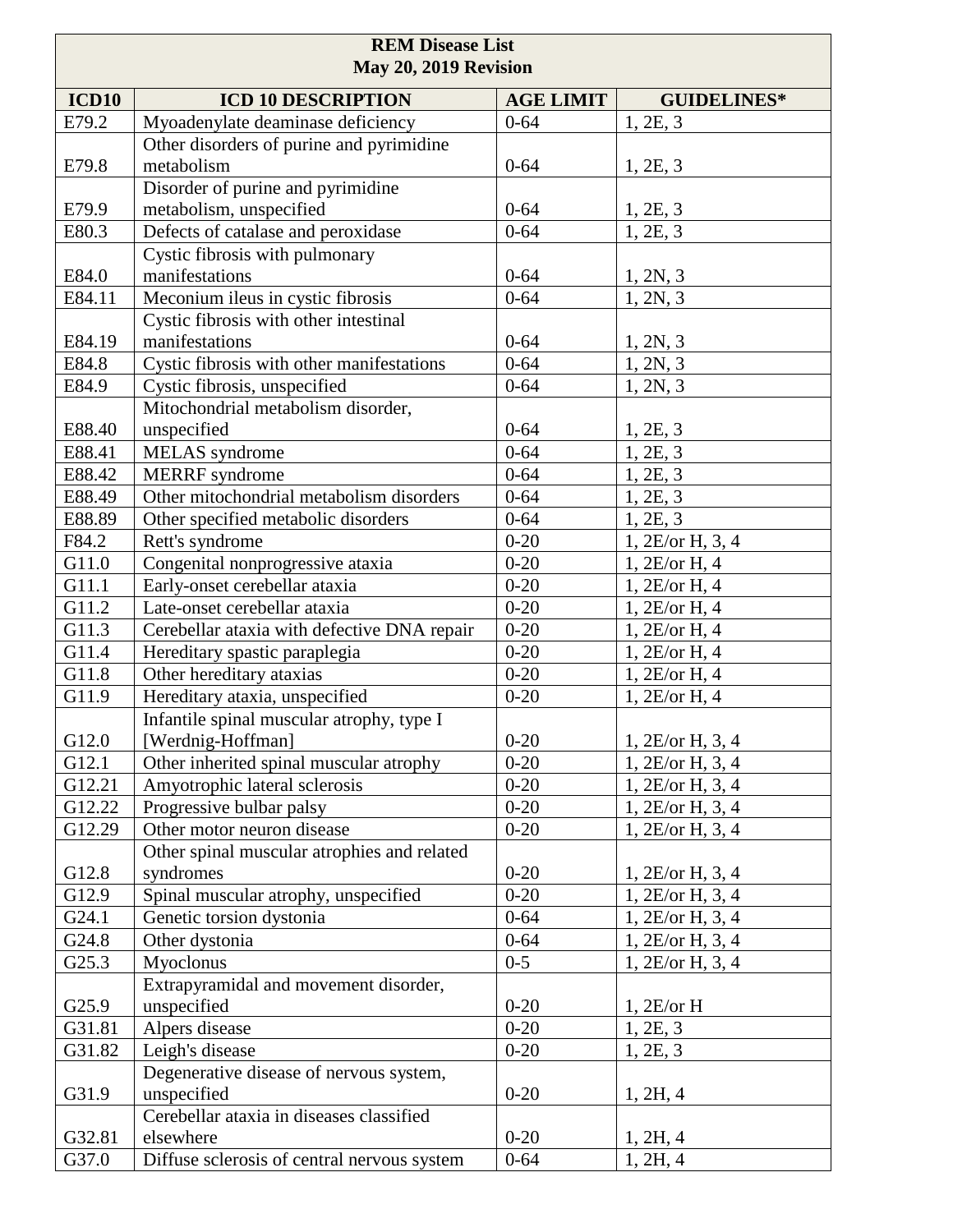| <b>REM Disease List</b><br>May 20, 2019 Revision |                                                                 |                  |                      |
|--------------------------------------------------|-----------------------------------------------------------------|------------------|----------------------|
| <b>ICD10</b>                                     | <b>ICD 10 DESCRIPTION</b>                                       | <b>AGE LIMIT</b> | <b>GUIDELINES*</b>   |
|                                                  | Concentric sclerosis [Balo] of central nervous                  |                  |                      |
| G37.5                                            | system                                                          | $0 - 64$         | 1, 2H, 4             |
| G71.00                                           | Muscular dystrophy, unspecified                                 | $0 - 64$         | 1, 2E/or H, 3        |
| G71.01                                           | Duchenne or Becker muscular dystrophy                           | $0 - 64$         | 1, 2E/or H, 3        |
| G71.02                                           | Facioscapulohumeral muscular dystrophy                          | $0 - 64$         | 1, 2E/or H, 3        |
| G71.09                                           | Other specified muscular dystrophies                            | $0 - 64$         | 1, 2E/or H, 3        |
| G71.11                                           | Myotonic muscular dystrophy                                     | $0 - 64$         | 1, 2E/or H, 3        |
| G71.2                                            | Congenital myopathies                                           | $0 - 64$         | 1, 2E/or H, 3, 4     |
| G80.0                                            | Spastic quadriplegic cerebral palsy                             | $0 - 64$         | 1, 2H/or K/or L      |
| G80.1                                            | Spastic diplegic cerebral palsy                                 | $0 - 20$         | 1, 2H/or K/or L      |
| G80.3                                            | Athetoid cerebral palsy                                         | $0 - 64$         | 1, 2H/or K/or L      |
| G82.50                                           | Quadriplegia, unspecified                                       | $0 - 64$         | 1, 2H/or K/or L,     |
| G82.51                                           | Quadriplegia, C1-C4 complete                                    | $0 - 64$         | 1, $2H/or K/or L, 4$ |
| G82.52                                           | Quadriplegia, C1-C4 incomplete                                  | $0 - 64$         | 1, 2H/or K/or L, 4   |
| G82.53                                           | Quadriplegia, C5-C7 complete                                    | $0 - 64$         | 1, $2H/or K/or L, 4$ |
| G82.54                                           | Quadriplegia, C5-C7 incomplete                                  | $0 - 64$         | 1, 2H/or K/or L, 4   |
| G91.0                                            | Communicating hydrocephalus                                     | $0 - 20$         | 1, 2H/or O, 4        |
| G91.1                                            | Obstructive hydrocephalus                                       | $0 - 20$         | 1, 2H/or O, 4        |
| I67.5                                            | Moyamoya disease                                                | $0 - 64$         | 1, 2H, 4             |
| K91.2                                            | Postsurgical malabsorption, not elsewhere<br>classified         | $0 - 20$         | $1, 2D/or$ I/or O, 3 |
| N03.1                                            | Chronic neph syndrome w focal and seg<br>glomerular lesions     | $0 - 20$         | 1, 2G, 3, 4          |
| N03.2                                            | Chronic nephritic syndrome w diffuse<br>membranous glomrlneph   | $0 - 20$         | 1, 2G, 3, 4          |
| N03.3                                            | Chronic neph syndrome w diffuse mesangial<br>prolif glomrlneph  | $0 - 20$         | 1, 2G, 3, 4          |
| N03.4                                            | Chronic neph syndrome w diffuse endocaplry<br>prolif glomrlneph | $0 - 20$         | 1, 2G, 3, 4          |
| N03.5                                            | Chronic nephritic syndrome w diffuse<br>mesangiocap glomrlneph  | $0 - 20$         | 1, 2G, 3, 4          |
| N03.6                                            | Chronic nephritic syndrome with dense<br>deposit disease        | $0 - 20$         | 1, 2G, 3, 4          |
| N03.7                                            | Chronic nephritic syndrome w diffuse<br>crescentic glomrlneph   | $0 - 20$         | 1, 2G, 3, 4          |
| N03.8                                            | Chronic nephritic syndrome with other<br>morphologic changes    | $0 - 20$         | 1, 2G, 3, 4          |
|                                                  | Chronic nephritic syndrome with unsp                            |                  |                      |
| N <sub>0</sub> 3.9                               | morphologic changes                                             | $0 - 20$         | 1, 2G, 3, 4          |
|                                                  | Glomerular disorders in diseases classified                     |                  |                      |
| N <sub>0</sub> 8                                 | elsewhere                                                       | $0 - 20$         | 1, 2G, 3, 4          |
| N <sub>1</sub> 8.1                               | Chronic kidney disease, stage 1                                 | $0 - 20$         | 1, 2G, 3, 4          |
| N18.2                                            | Chronic kidney disease, stage 2 (mild)                          | $0 - 20$         | 1, 2G, 3, 4          |
| N18.3                                            | Chronic kidney disease, stage 3 (moderate)                      | $0 - 20$         | 1, 2G, 3, 4          |
| N18.4                                            | Chronic kidney disease, stage 4 (severe)                        | $0 - 20$         | 1, 2G, 3, 4          |
| N18.5                                            | Chronic kidney disease, stage 5                                 | $0 - 20$         | 1, 2G, 3, 4          |
| N18.6                                            | End stage renal disease                                         | $0 - 20$         | 1, 2G, 3, 4          |
| N18.9                                            | Chronic kidney disease, unspecified                             | $0 - 20$         | 1, 2G, 3, 4          |
| Q01.9                                            | Encephalocele, unspecified                                      | $0 - 20$         | 1, 20, 4             |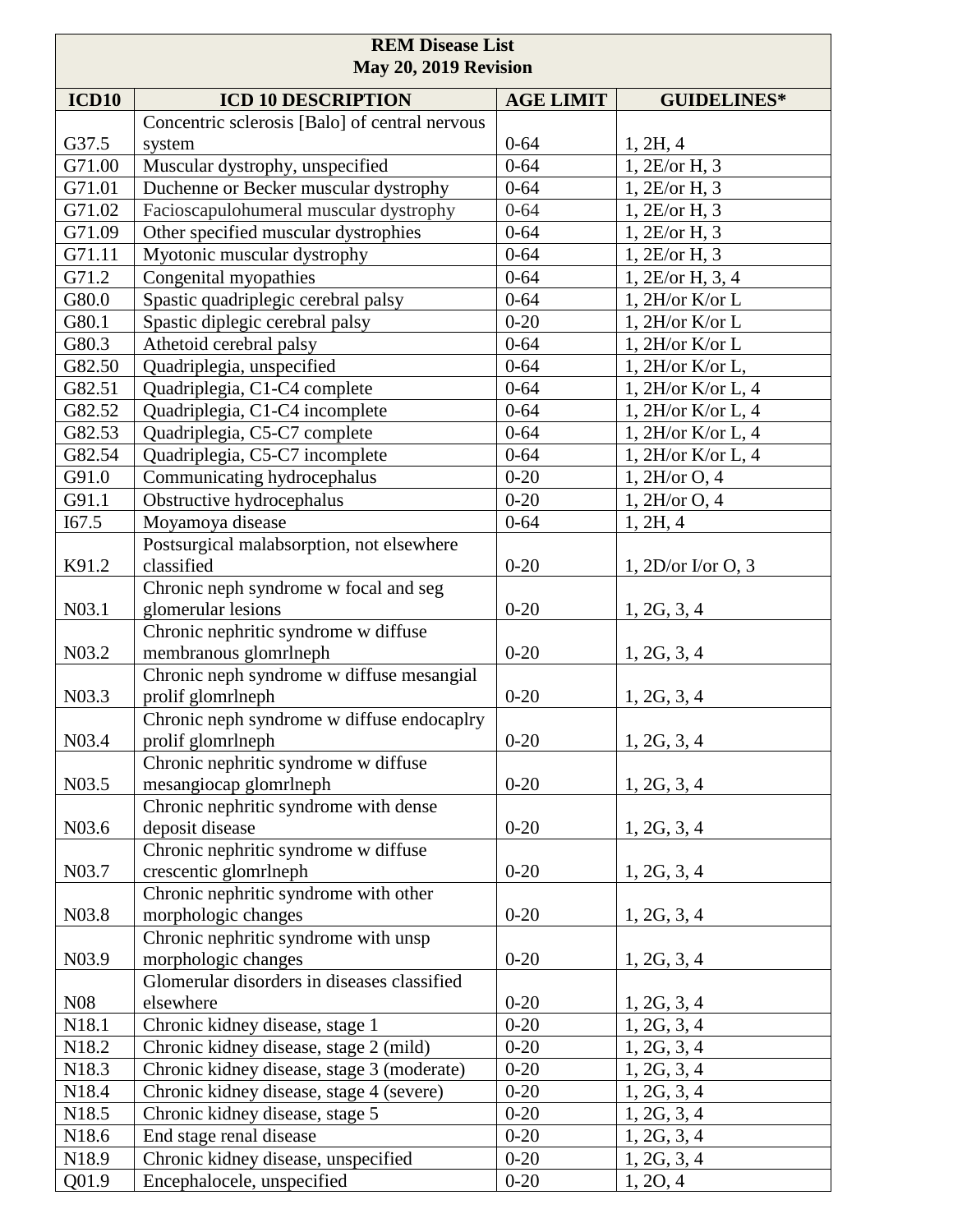| <b>REM Disease List</b><br>May 20, 2019 Revision |                                              |                  |                      |
|--------------------------------------------------|----------------------------------------------|------------------|----------------------|
| ICD10                                            | <b>ICD 10 DESCRIPTION</b>                    | <b>AGE LIMIT</b> | <b>GUIDELINES*</b>   |
|                                                  |                                              |                  | 1, 2H, 4 (Head       |
| Q <sub>02</sub>                                  | Microcephaly                                 | $0 - 20$         | Circumference $X$ 3) |
| Q03.0                                            | Malformations of aqueduct of Sylvius         | $0 - 20$         | 1, 2H, 4             |
| Q03.1                                            | Atresia of foramina of Magendie and Luschka  | $0 - 20$         | 1, 2H, 4             |
| Q03.8                                            | Other congenital hydrocephalus               | $0 - 20$         | 1, 2H, 4             |
| Q03.9                                            | Congenital hydrocephalus, unspecified        | $0 - 20$         | 1, 2H, 4             |
| Q04.3                                            | Other reduction deformities of brain         | $0 - 20$         | 1, 2H, 4             |
| Q04.5                                            | Megalencephaly                               | $0 - 20$         | 1, 2H, 4             |
| Q04.6                                            | Congenital cerebral cysts                    | $0 - 20$         | 1, 2H, 4             |
|                                                  | Other specified congenital malformations of  |                  |                      |
| Q04.8                                            | brain                                        | $0 - 20$         | 1, 2H, 4             |
| Q <sub>05.0</sub>                                | Cervical spina bifida with hydrocephalus     | $0 - 64$         | 1, 2H, 4             |
| Q <sub>05.1</sub>                                | Thoracic spina bifida with hydrocephalus     | $0 - 64$         | 1, 2H, 4             |
| Q05.2                                            | Lumbar spina bifida with hydrocephalus       | $0 - 64$         | 1, 2H, 4             |
| Q05.3                                            | Sacral spina bifida with hydrocephalus       | $0 - 64$         | 1, 2H, 4             |
| Q05.4                                            | Unspecified spina bifida with hydrocephalus  | $0 - 64$         | 1, 2H, 4             |
| $Q$ 05.5                                         | Cervical spina bifida without hydrocephalus  | $0 - 64$         | 1, 2H, 4             |
| Q05.6                                            | Thoracic spina bifida without hydrocephalus  | $0 - 64$         | 1, 2H, 4             |
| Q05.7                                            | Lumbar spina bifida without hydrocephalus    | $0 - 64$         | 1, 2H, 4             |
| Q05.8                                            | Sacral spina bifida without hydrocephalus    | $0 - 64$         | 1, 2H, 4             |
| Q05.9                                            | Spina bifida, unspecified                    | $0 - 64$         | 1, 2H, 4             |
| Q06.0                                            | Amyelia                                      | $0 - 64$         | 1, 2H, 4             |
| Q06.1                                            | Hypoplasia and dysplasia of spinal cord      | $0 - 64$         | 1, 2H, 4             |
| Q06.2                                            | Diastematomyelia                             | $0 - 64$         | 1, 2H, 4             |
| Q06.3                                            | Other congenital cauda equina malformations  | $0 - 64$         | 1, 2H, 4             |
| Q06.4                                            | Hydromyelia                                  | $0 - 64$         | 1, 2H, 4             |
|                                                  | Other specified congenital malformations of  |                  |                      |
| Q06.8                                            | spinal cord                                  | $0 - 64$         | 1, 2H, 4             |
| Q07.01                                           | Arnold-Chiari syndrome with spina bifida     | $0 - 64$         | 1, 2H, 4             |
| Q07.02                                           | Arnold-Chiari syndrome with hydrocephalus    | $0 - 64$         | 1, 2H, 4             |
|                                                  | Arnold-Chiari syndrome with spina bifida     |                  |                      |
| Q07.03                                           | and hydrocephalus                            | $0 - 64$         | 1, 2H, 4             |
|                                                  | Agenesis and underdevelopment of nose, cleft |                  |                      |
| Q30.1                                            | or absent nose only                          | $0 - 5$          | 1, 2B/or M, 4        |
|                                                  | Fissured, notched and cleft nose, cleft or   |                  |                      |
| Q30.2                                            | absent nose only                             | $0 - 5$          | 1, 2M/or B, 4        |
| Q31.0                                            | Web of larynx                                | $0 - 20$         | 1, 2B/or O, 4        |
|                                                  | Other congenital malformations of larynx,    |                  |                      |
| Q31.8                                            | atresia or agenesis of larynx only           | $0 - 20$         | 1, 2B/or O, 4        |
|                                                  | Other congenital malformations of trachea,   |                  |                      |
| Q32.1                                            | atresia or agenesis of trachea only          | $0 - 20$         | 1, 2B/or O, 4        |
|                                                  | Other congenital malformations of bronchus,  |                  |                      |
| Q32.4                                            | atresia or agenesis of bronchus only         | $0 - 20$         | 1, 2B/or O, 4        |
| Q33.0                                            | Congenital cystic lung                       | $0 - 20$         | 1, 2N, 4             |
| Q33.2                                            | Sequestration of lung                        | $0 - 20$         | 1, 2N, 4             |
| Q33.3                                            | Agenesis of lung                             | $0 - 20$         | 1, 2N, 4             |
| Q33.6                                            | Congenital hypoplasia and dysplasia of lung  | $0 - 20$         | 1, 2N, 4             |
| Q35.1                                            | Cleft hard palate                            | $0 - 20$         | 1, 2B/or M           |
| Q35.3                                            | Cleft soft palate                            | $0 - 20$         | 1,2B/or M            |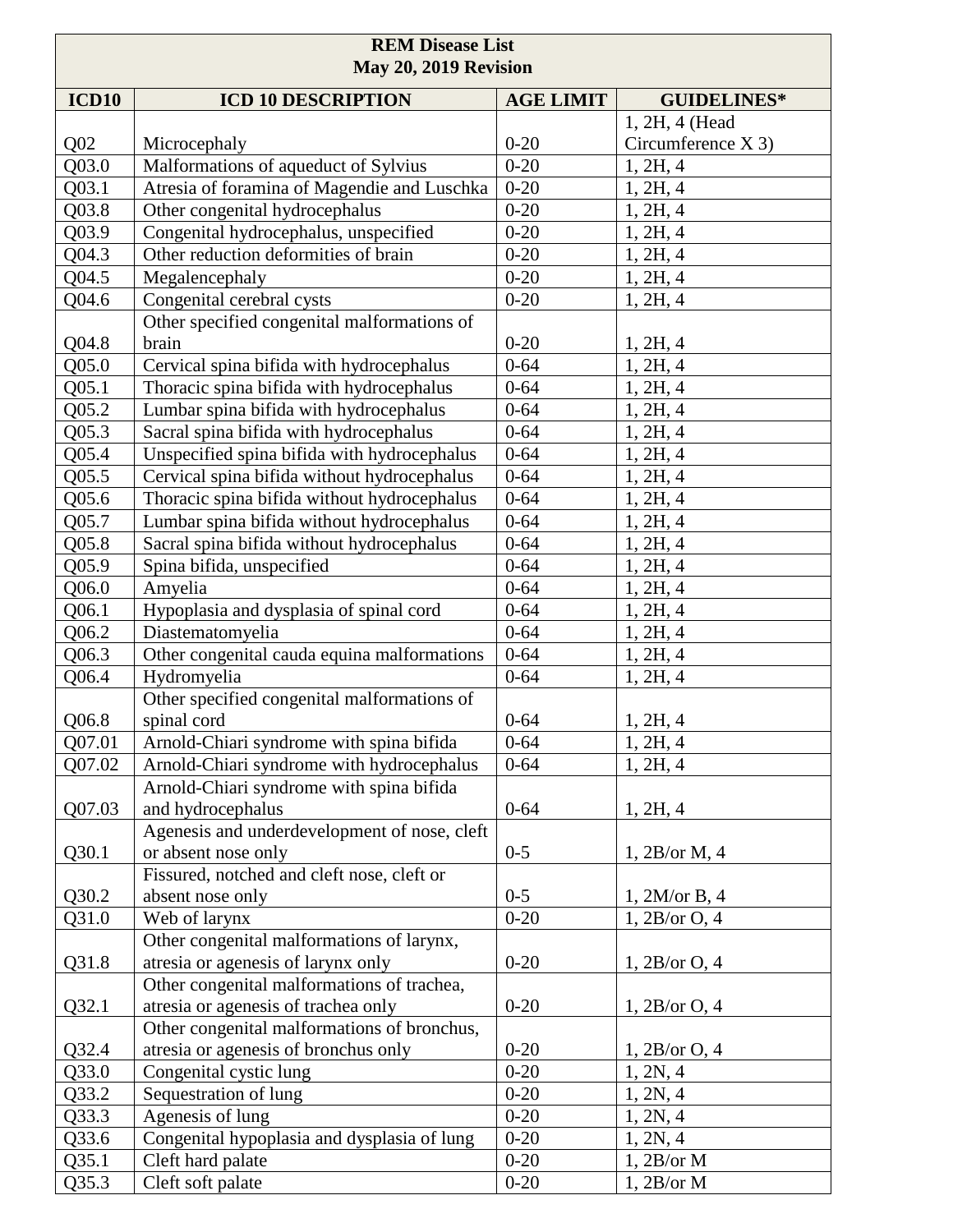| <b>REM Disease List</b><br>May 20, 2019 Revision |                                                                        |                  |                     |
|--------------------------------------------------|------------------------------------------------------------------------|------------------|---------------------|
| <b>ICD10</b>                                     | <b>ICD 10 DESCRIPTION</b>                                              | <b>AGE LIMIT</b> | <b>GUIDELINES*</b>  |
| Q35.5                                            | Cleft hard palate with cleft soft palate                               | $0 - 20$         | 1, 2B/or M          |
| Q35.9                                            | Cleft palate, unspecified                                              | $0 - 20$         | 1, 2B/or M          |
| Q37.0                                            | Cleft hard palate with bilateral cleft lip                             | $0 - 20$         | 1, 2B/or M          |
| Q37.1                                            | Cleft hard palate with unilateral cleft lip                            | $0 - 20$         | 1, 2B/or M          |
| Q37.2                                            | Cleft soft palate with bilateral cleft lip                             | $0 - 20$         | 1, 2B/or M          |
| Q37.3                                            | Cleft soft palate with unilateral cleft lip                            | $0 - 20$         | 1, 2B/or M          |
|                                                  | Cleft hard and soft palate with bilateral cleft                        |                  |                     |
| Q37.4                                            | lip                                                                    | $0 - 20$         | 1, 2B/or M          |
|                                                  | Cleft hard and soft palate with unilateral cleft                       |                  |                     |
| Q37.5                                            | lip                                                                    | $0 - 20$         | 1, 2B/or M          |
| Q37.8                                            | Unspecified cleft palate with bilateral cleft lip                      | $0 - 20$         | 1, 2B/or M          |
|                                                  | Unspecified cleft palate with unilateral cleft                         |                  |                     |
| Q37.9                                            | lip                                                                    | $0 - 20$         | 1, 2B/or M          |
| Q39.0                                            | Atresia of esophagus without fistula                                   | $0 - 3$          | 1, 2B/or O, 4       |
|                                                  | Atresia of esophagus with tracheo-esophageal                           |                  |                     |
| Q39.1                                            | fistula                                                                | $0 - 3$          | 1, 2B/or O, 4       |
|                                                  | Congenital tracheo-esophageal fistula without                          |                  |                     |
| Q39.2                                            | atresia                                                                | $0 - 3$          | 1, 2B/or O, 4       |
|                                                  | Congenital stenosis and stricture of                                   |                  |                     |
| Q39.3                                            | esophagus                                                              | $0 - 3$          | 1, 2B/or O, 4       |
| Q39.4                                            | Esophageal web                                                         | $0 - 3$          | $1, 2B$ /or O, 4    |
|                                                  | Congenital absence, atresia and stenosis of                            |                  |                     |
| Q42.0                                            | rectum with fistula                                                    | $0 - 5$          | 1, 20, 4            |
|                                                  | Congen absence, atresia and stenosis of                                |                  |                     |
| Q42.1                                            | rectum without fistula                                                 | $0 - 5$          | 1, 2O, 4            |
|                                                  | Congenital absence, atresia and stenosis of                            |                  |                     |
| Q42.2                                            | anus with fistula                                                      | $0 - 5$          | 1, 2O, 4            |
|                                                  | Congenital absence, atresia and stenosis of                            |                  |                     |
| Q42.3                                            | anus without fistula                                                   | $0 - 5$          | 1, 2O, 4            |
|                                                  | Congenital absence, atresia and stenosis of prt                        |                  |                     |
| Q42.8                                            | $lg$ int                                                               | $0 - 5$          | 1, 2O, 4            |
|                                                  | Congen absence, atresia and stenosis of lg int,                        |                  |                     |
| Q42.9                                            | part unspecified                                                       | $0 - 5$          | 1, 20, 4            |
| Q43.1                                            | Hirschsprung's disease                                                 | $0 - 15$         | 1, 2D/or 0, 3, 4    |
| Q44.2                                            | Atresia of bile ducts                                                  | $0 - 20$         | 1, 2D/or $O$ , 3, 4 |
| Q44.3                                            | Congenital stenosis and stricture of bile ducts                        | $0 - 20$         | 1, 2D/or 0, 3, 4    |
| Q44.6                                            | Cystic disease of liver                                                | $0 - 20$         | 1, 2D/or 0, 3, 4    |
| Q45.0                                            | Agenesis, aplasia and hypoplasia of pancreas                           | $0 - 5$          | 1, 2D, 3, 4         |
| Q45.1                                            | Annular pancreas                                                       | $0 - 5$          | 1, 2D, 3, 4         |
|                                                  | Other congenital malformations of pancreas                             |                  |                     |
| Q45.3                                            | and pancreatic duct                                                    | $0 - 5$          | 1, 2D, 3, 4         |
|                                                  | Other specified congenital malformations of                            |                  |                     |
| Q45.8                                            | digestive system                                                       | $0-10$           | 1, 2D, 3, 4         |
| Q60.1                                            | Renal agenesis, bilateral                                              | $0 - 20$         | 1, 2G, 3, 4         |
| Q60.4                                            | Renal hypoplasia, bilateral<br>Potter's syndrome, with bilateral renal | $0 - 20$         | 1, 2G, 3, 4         |
| Q60.6                                            | agenesis only                                                          | $0 - 20$         | 1, 2G, 3, 4         |
| Q61.02                                           | Congenital multiple renal cysts, bilateral only                        | $0 - 20$         | 1, 2G, 3, 4         |
|                                                  |                                                                        |                  |                     |